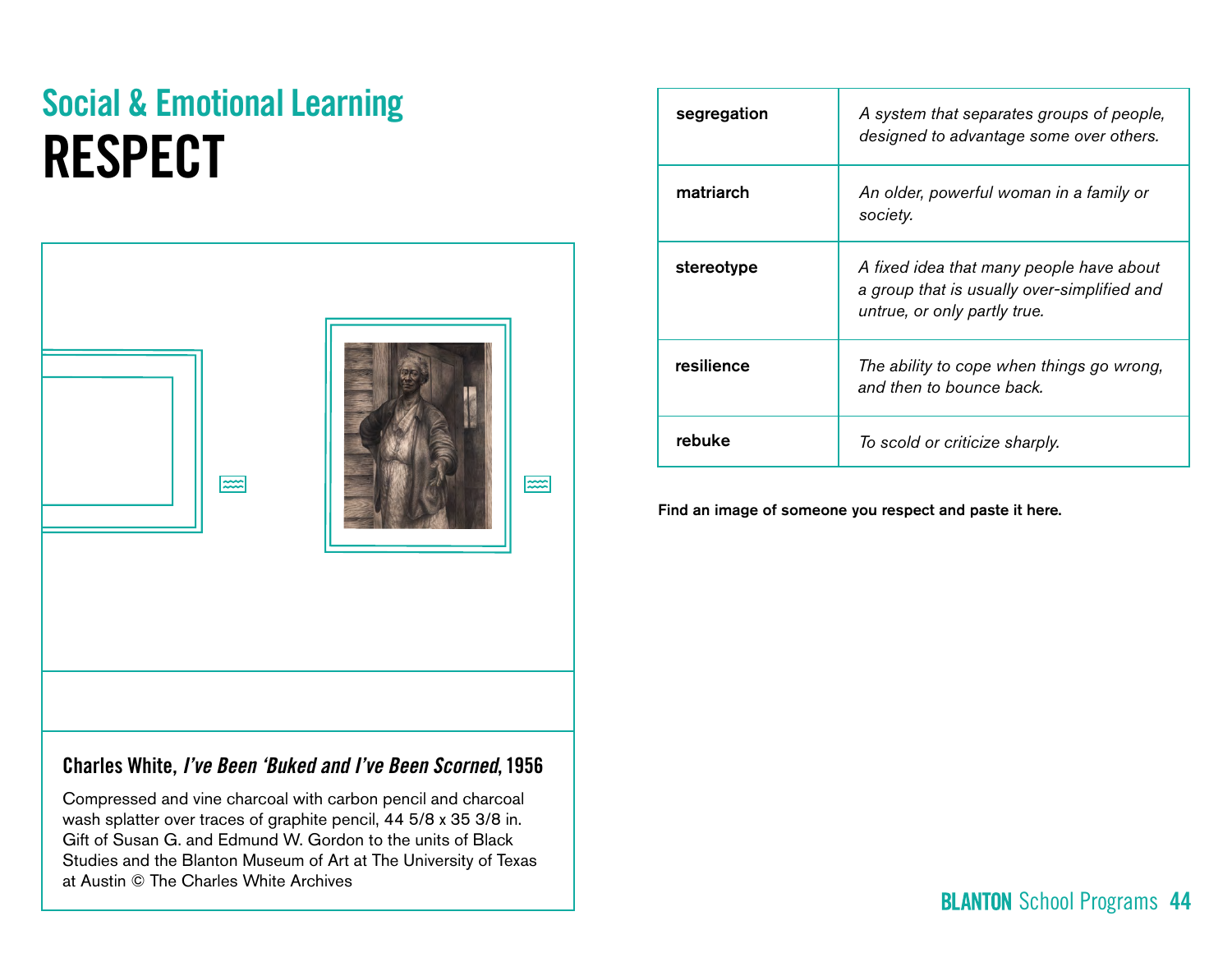## MAKE SOME MARKS!

Look closely at Charles White's drawing and try to imitate his mark-making. Use these two squares to copy White's depiction of wood and fabric.



Next, use your pencil to imitate four textures you can find nearby. Experiment with different marks to get the effect of texture.

## PLAN TO LISTEN

Think about an older person you would like to know better, and make a plan to engage them in conversation. How will you respectfully invite them to visit with you? Think of some good questions to get them talking. Your questions show your interest. Avoid asking questions that can be answered with just one word.

"What was that like for you?...What happened next?" might be useful. Be sure to follow up on surprising answers. Show respect by listening. Allow for moments of silence, so there is time for the memories to come out.

Write down 3-5 questions for the conversation you have in mind, just to get yourself focused. You will think of new questions, as you go along.

**BLANTON** School Programs 46



 $\bullet$ 

 $\bullet$